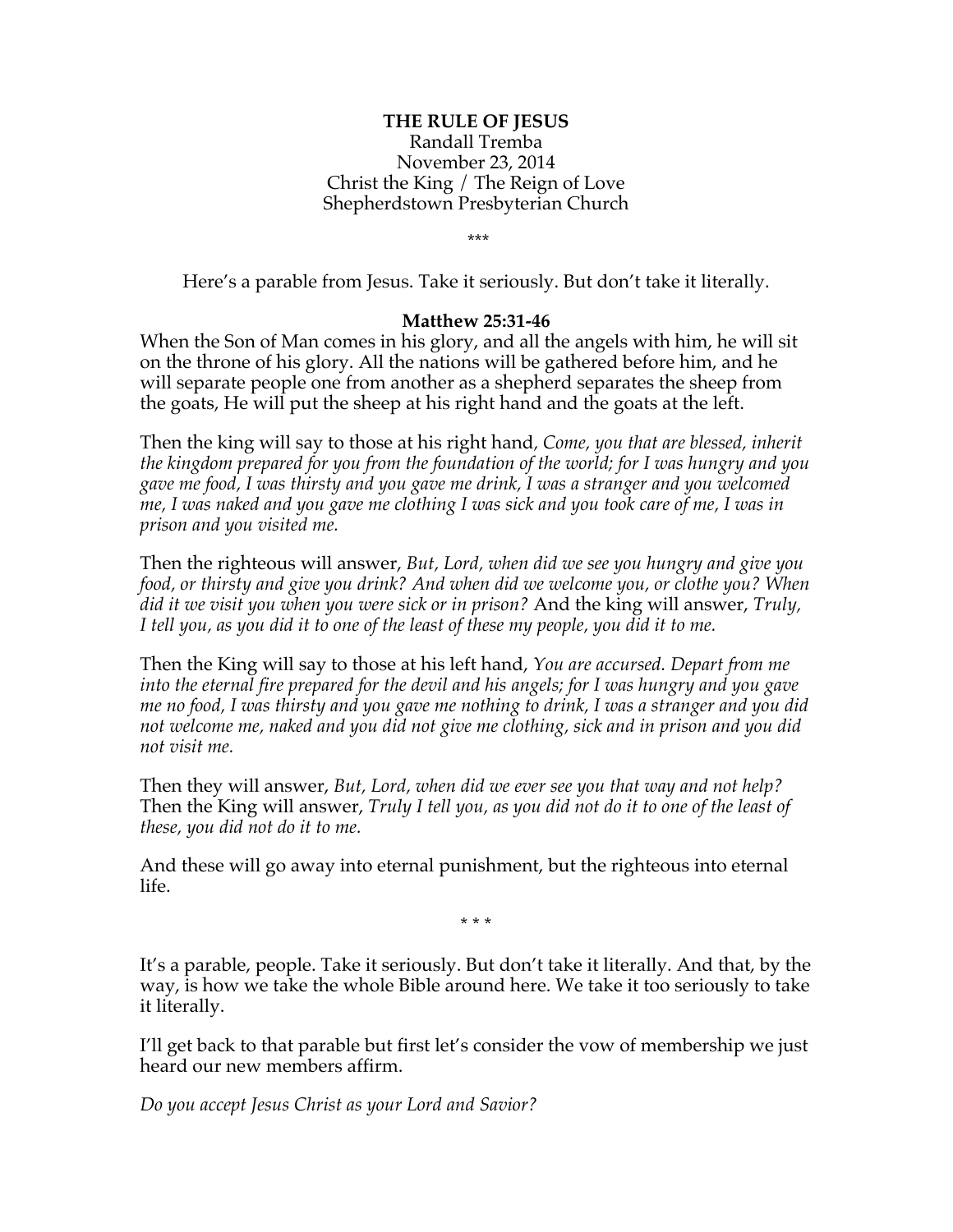*I do,* we heard them say, as many of us have said at one time or another. But what does that mean?

Many have said it just to say it, because that's what you say to join the church or get baptized. But these days many of us—including those who just affirmed the vow—are weary of hollow promises and empty words. What in the world does it mean to accept Jesus as my Lord and Savior?

At one time, claiming Jesus as your Lord and Savior could get you arrested, thrown in jail or to the lions. Such was the fate of many who took that pledge of allegiance 2,000 years ago, because it expressed treason against the Empire and disloyalty to the Emperor who was known as "Lord and Savior" of the realm.

Caesar meant Lord and King and there could be no King but Caesar. Only Caesar could be proclaimed Lord.

And Caesar was the Savior, too. Savior, in this case, meant Liberator—liberator from war, famine, disease and insecurity. And that's what Caesar delivered. Safety and security. Peace, justice and prosperity. At least for the few. The privileged. The powerful. "Bread and circuses" for the rest.

Caesar wanted world peace. The Roman Empire wanted world peace so badly it would kill anyone who got in the way. Greed, violence and retaliation were the rule of that kingdom. The Empire ruled with the sword the way all empires have and still do.

Yes, Caesar wanted world peace.

Jesus wanted world peace, too. A kingdom or empire not ruled by a sword but by love. Bread, hope, justice and healing not for a few but for all, including the least in the other kingdoms of this world.

Both Caesar and Christ wanted world peace. As it turns out, the means and methods matter.

So what does it mean to embrace Jesus Christ as your Lord and Savior today? I could make this complicated but I won't. The rule of Jesus is pretty simple.

To give oneself to the rule of Jesus is to give up the rule of ego, that petty tyrant that drives us crazy with its constant demands. To give oneself to Jesus is to give up the rule of ego, of comfort, complacency, convenience, retaliation, grudges, fear, and the need to be right all the time.

The rule of Jesus is pretty simple: Be kind.

Be kind to the hungry for I am hungry, too.

Be kind to the thirsty for I am thirsty, too.

Be kind to the shoeless for I am shoeless, too.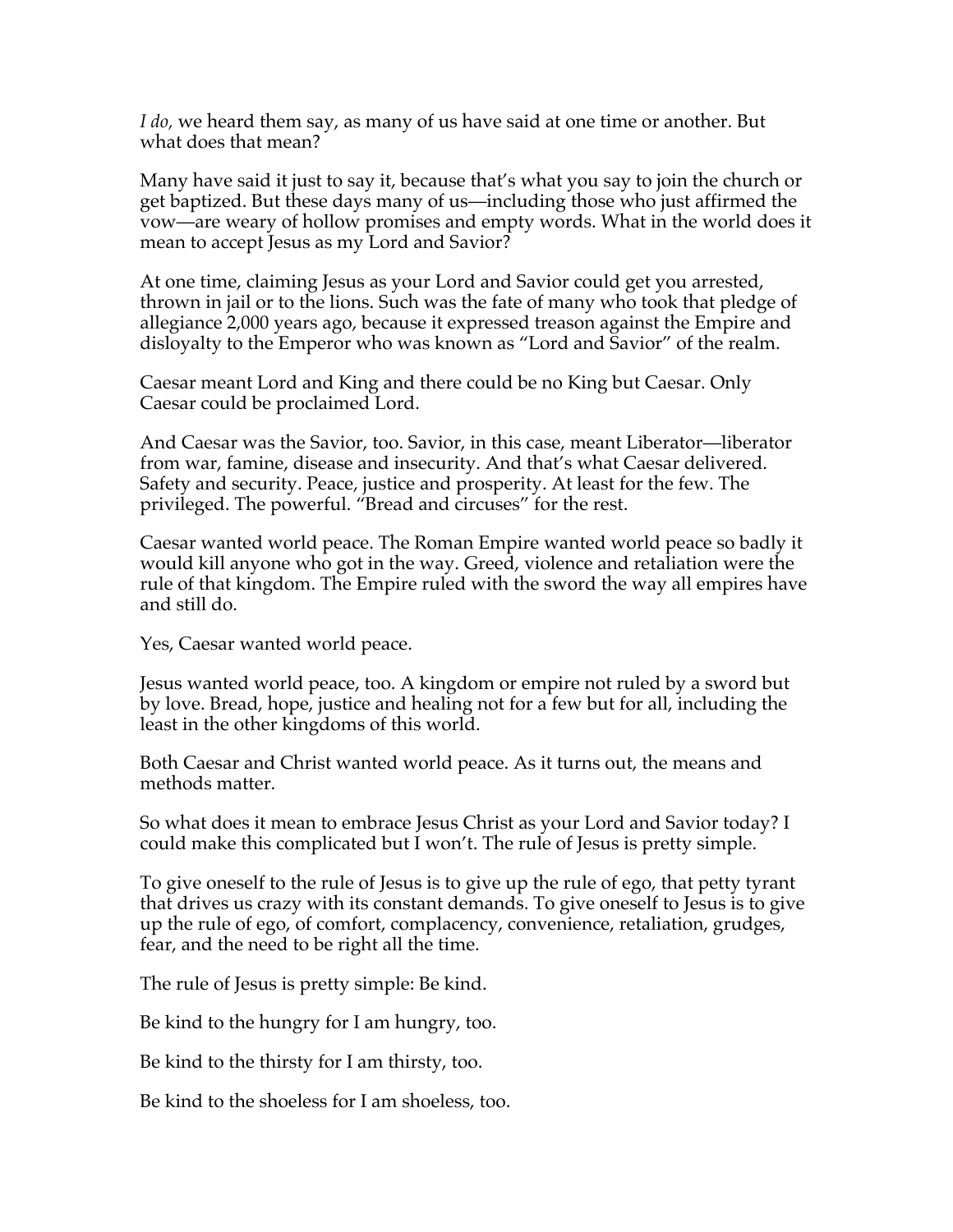Be kind to the shirtless for I am shirtless, too.

Be kind to the homeless for I am homeless, too.

Be kind to the stranger for I am a stranger, too.

Be kind to the immigrant for I am an immigrant, too.

Be kind to the refugee for I am a refugee, too.

Be kind to the prisoner for I am a prisoner, too.

Be kind to the victim for I am a victim, too.

Be kind to the ostracized for I am ostracized, too.

Be kind to the wounded for I am wounded, too.

Be kind to the broken hearted for I am broken hearted, too.

Be kind to the sick for I am sick, too.

Be kind to the dying for I am dying, too.

Be kind to the grieving for I am grieving, too.

Be kind to yourself for I am you and you are me. We are one. All of us. One. One being. Not separate.

The rule of Jesus is pretty simple: Be kind.

If Jesus is our Lord and Savior, our Ruler, then that's the rule by which we live.

But Jesus is a ruler in the other sense, too. Jesus draws a line.

On one side are those who are kind to others. No, they don't get a reward in heaven. Kindness is its own reward.

Heaven is more of a condition now than a destination later. You reach out in love to others and you get a taste of heaven. It's heavenly! And even if not, you reach out in kindness anyway. It's the loving thing to do. And so we do it.

We don't need heaven as an incentive. There's no judge to judge us as in the parable. It's a matter of consequences for certain behavior.

The rule of Jesus draws a line.

On the other side of the ruler line are those who are unkind or just plain indifferent, smug in their righteousness. No they don't get sent to Hell. Unkindness is its own hell. It turns us cold as ice.